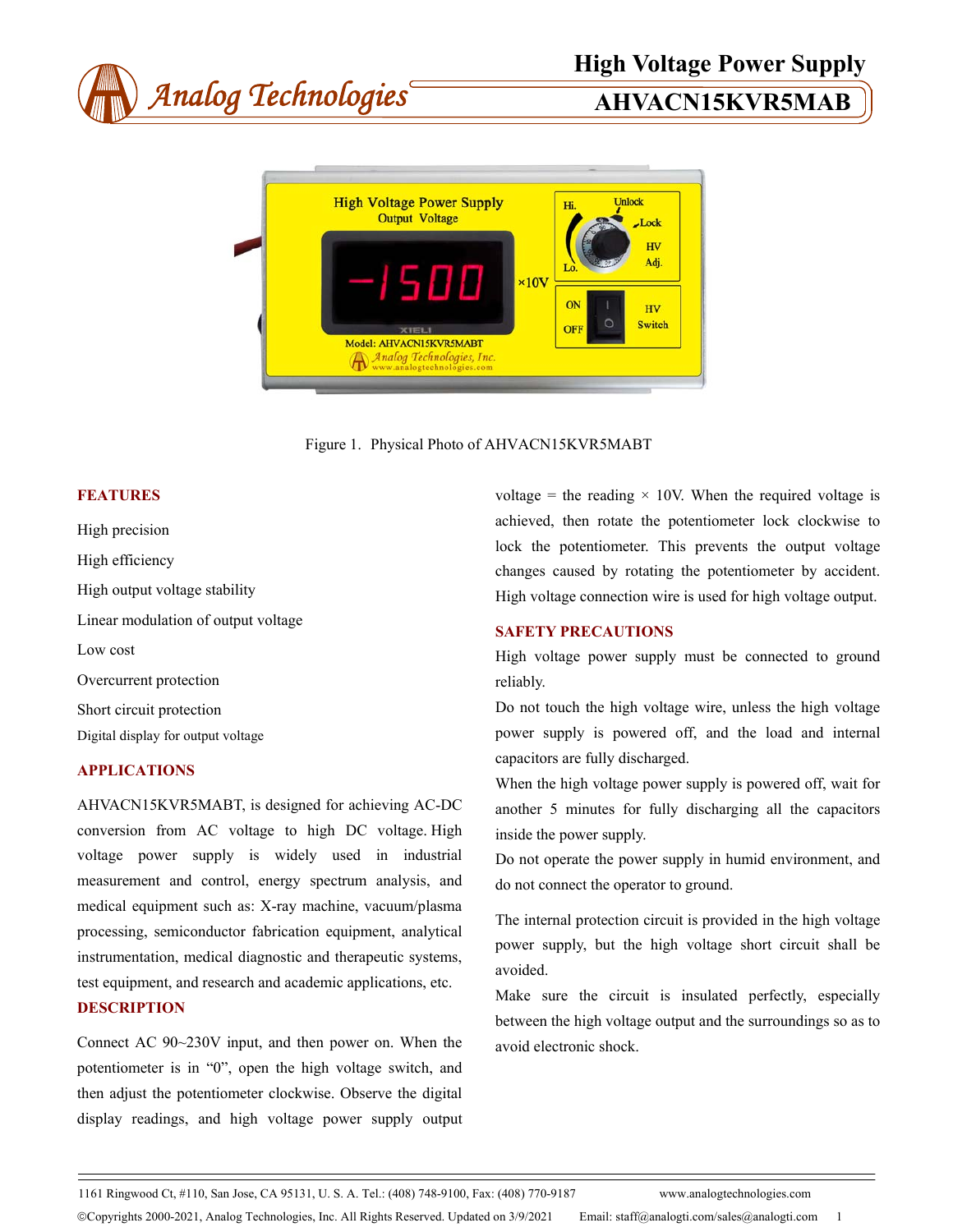

# **SPECIFICATIONS**

Table 1. Characteristics.

 $T_A = 25$ °C, unless otherwise noted

| <b>Parameter</b>                            |                         | <b>Symbol</b>                   | <b>Condition</b>          | Min.                       | Typ.         | Max.     | <b>Unit/Note</b>  |
|---------------------------------------------|-------------------------|---------------------------------|---------------------------|----------------------------|--------------|----------|-------------------|
| <b>AC</b> Input Voltage                     |                         | <b>VPS</b>                      |                           | 90                         | 110          | 230      | $V_{AC}$          |
|                                             | Quiescent Input Current | $I_{INOO}$                      | $I_{OUT} = 0mA$           | 80                         | 90           | 100      | mA                |
|                                             | Full Load Input Current | I <sub>INFLD</sub>              | $IOUT = 0.5mA$            | 190                        | 200          | 210      | mA                |
| Input Voltage Regulation Ratio              |                         | $\Delta V_{\rm OUT}/\Delta VPS$ | $VPS = 90V \sim 230V$     |                            | 0.05         |          | $\frac{0}{0}$     |
| Output Voltage                              |                         | $V_{OUT}$                       | $I_{OUT} = 0 \sim 0.5 mA$ | $\mathbf{0}$               |              | $-15000$ | V                 |
| Maximum Output Current                      |                         | <b>I</b> OUTMAX                 | $VPS = 90V \sim 230V$     |                            |              | 0.5      | mA                |
| Load                                        |                         |                                 |                           |                            | 30           |          | $M\Omega$         |
| Potentiometer Adjustment                    |                         |                                 |                           | 10k potentiometer          |              |          |                   |
| <b>Output Modulation Linearity</b>          |                         |                                 |                           |                            | < 0.1        |          | $\frac{0}{0}$     |
| <b>Load Regulation Rate</b>                 |                         |                                 | $I_{OUT} = 0 \sim 0.5 mA$ |                            | $\leq 0.05$  |          | $\frac{0}{0}$     |
| <b>Instantaneous Short Circuit Current</b>  |                         | $I_{SC}$                        |                           |                            | < 0.1        |          | mA                |
| Full Load Efficiency                        |                         | η                               |                           |                            | $\geq 70$    |          | $\frac{0}{0}$     |
| Temperature Coefficient                     |                         | TCV <sub>O</sub>                | $-20 \sim 50^{\circ}$ C   |                            | < 0.005      |          | $\%$ /°C          |
| Time Drift                                  | <b>Short Time Drift</b> |                                 |                           |                            | < 0.03       |          | $\frac{9}{6}$ min |
|                                             | Long Time Drift         |                                 |                           |                            | < 0.03       |          | $\frac{9}{6}$     |
| <b>Output Voltage Temperature Stability</b> |                         |                                 | $-20 \sim 50^{\circ}$ C   |                            | $< \pm 0.03$ |          | $\frac{0}{0}$     |
| <b>Operating Temperature Range</b>          |                         | $T_{\rm{opr}}$                  |                           | $-20$                      |              | 55       | $\rm ^{\circ}C$   |
| Storage Temperature Range                   |                         | $T_{\rm stg}$                   |                           | $-20$                      |              | 80       | $\rm ^{\circ}C$   |
| <b>External Dimensions</b>                  |                         |                                 |                           | $180 \times 120 \times 50$ |              | mm       |                   |
| Weight                                      |                         |                                 |                           |                            | 1192         |          | g                 |
|                                             |                         |                                 |                           |                            | 2.63         |          | 1bs               |
|                                             |                         |                                 |                           |                            | 42.05        |          | Oz                |

1161 Ringwood Ct, #110, San Jose, CA 95131, U. S. A. Tel.: (408) 748-9100, Fax: (408) 770-9187 www.analogtechnologies.com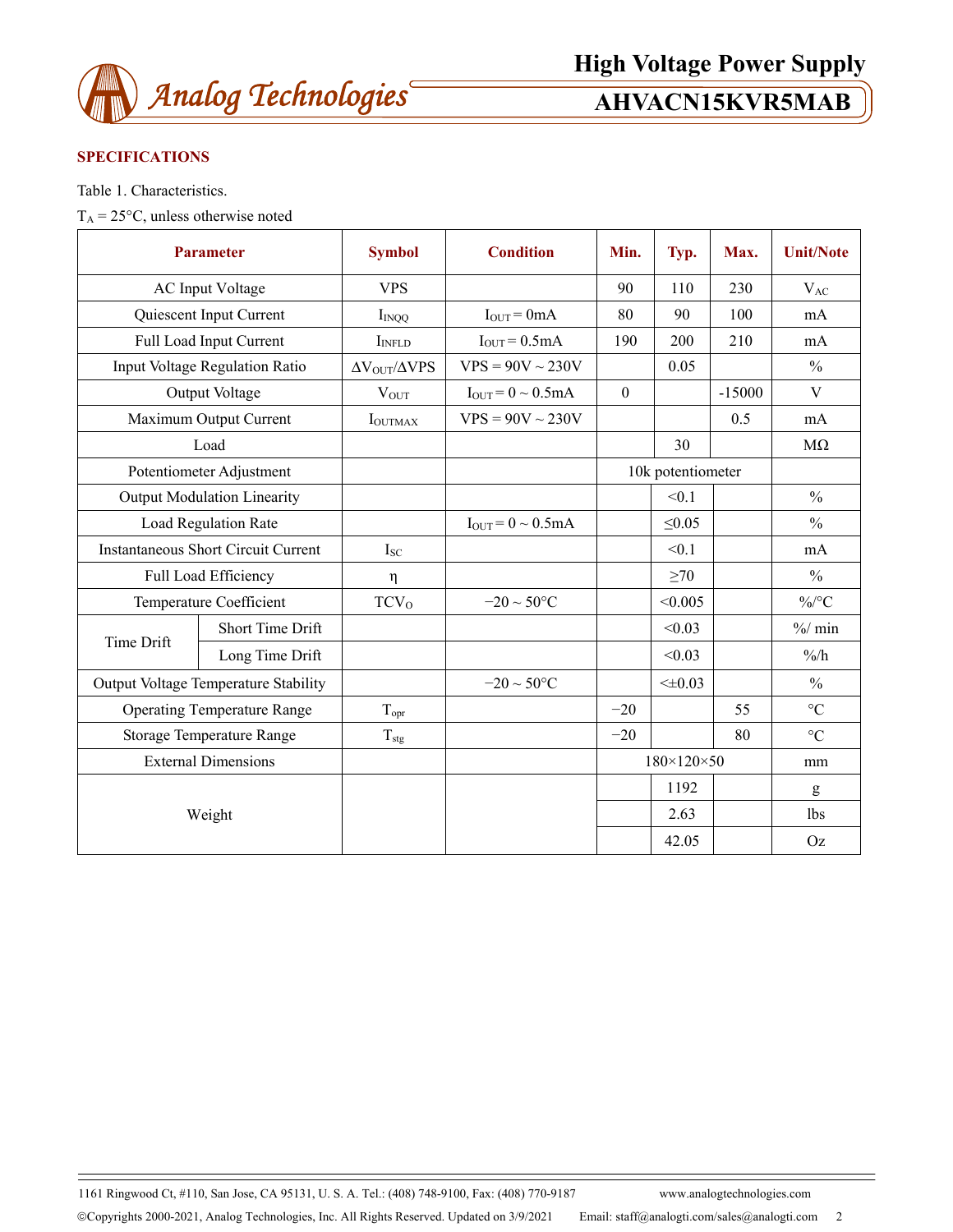

# **High Voltage Power Supply**

# **PANEL INSTRUCTIONS**

#### **Left Panel**



Figure 2. Left Panel

1. HV output: 1m long connection wire outputs -15kV 0.5MA.

2. Output ground: high voltage power supply output ground terminal.

#### **Front Panel**



Figure 3. Front Panel

3. Output display: Digital display for output voltage. The actual output voltage = display reading  $\times$  10V.

4. HV adjustment: 10-turn potentiometer for adjusting output voltage. Rotate it clockwise to increase the output voltage, and the potentiometer resistance = the corresponding scale  $\times$ 10Ω. For example, as Figure 4 shows, when the scale is 10, and the frame above the scale shows 1 ( $1k\Omega$ ), then the resistance =10×10Ω+1kΩ=1.1kΩ, and the like.



Figure 4. Scale and Resistance Calculation

5. High voltage ON/OFF switch

6. Potentiometer lock: when turn the lock clockwise, then the potentiometer is locked, so that the POT will not be rotated for any voltage change.

### **Right Panel**



Figure 5. Right Panel

- 7. Main power ON/OFF switch
- 8. Fuse: 250V/2A
- 9. Input connector: AC input 90 ~ 230V 50/60Hz connector.

1161 Ringwood Ct, #110, San Jose, CA 95131, U. S. A. Tel.: (408) 748-9100, Fax: (408) 770-9187 www.analogtechnologies.com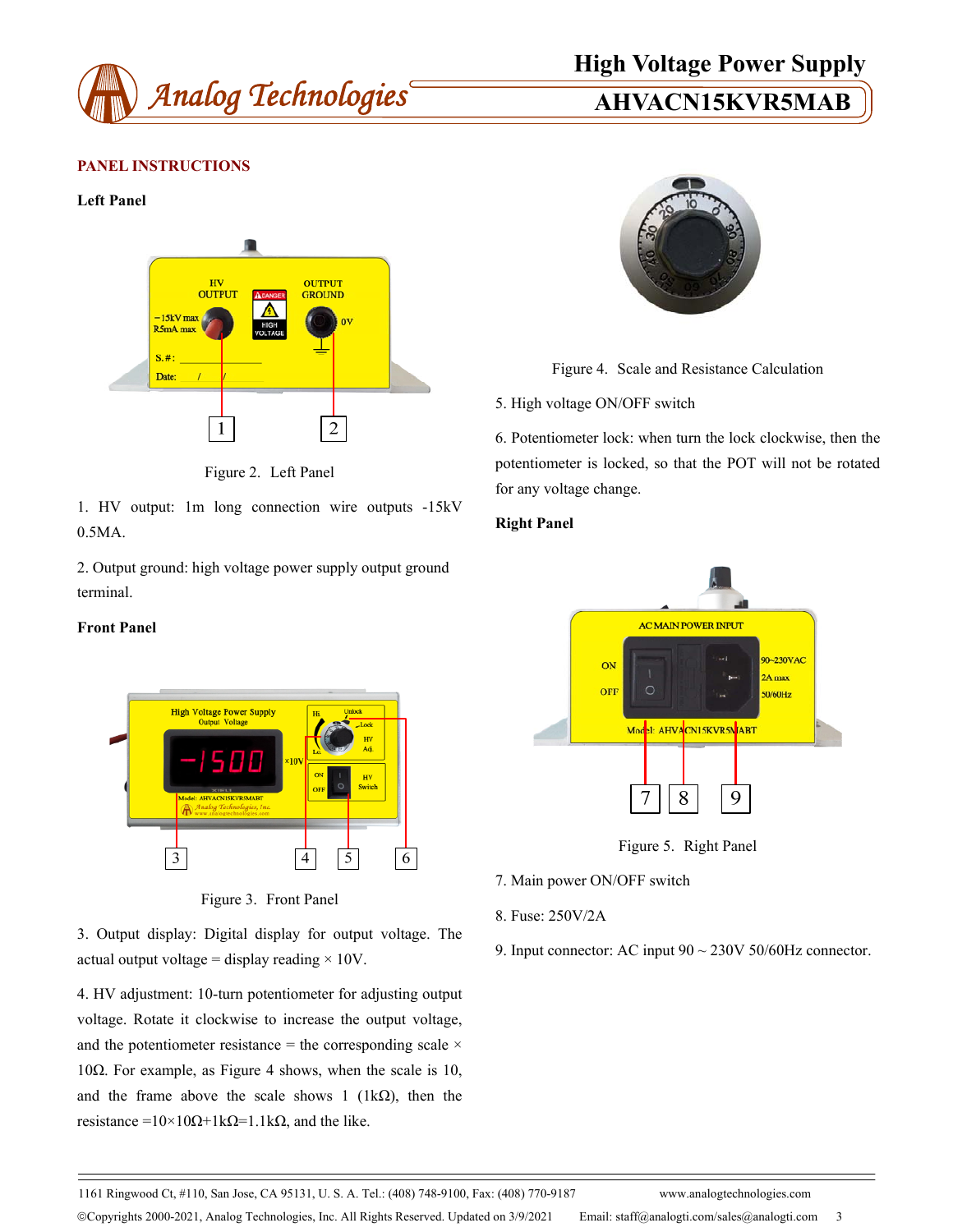

# **TESTING DATA**







# **NAMING INSTRUCTIONS**



Figure 7. Naming Rules of AHVACN15KVR5MABT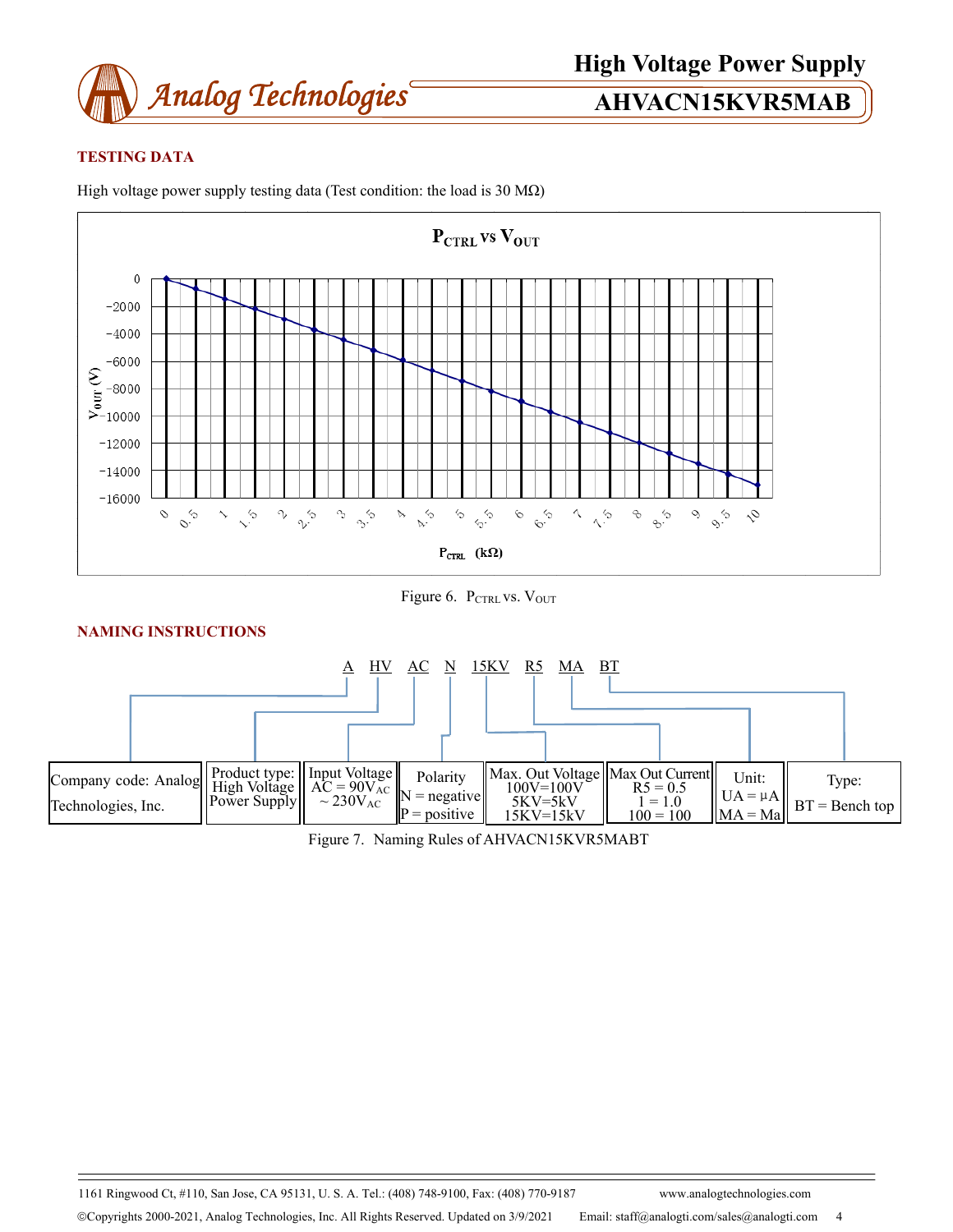

**High Voltage Power Supply** 

# **DIMENSIONS**

I. Dimension of the leads.



Figure 8. Leads of AHVACN15KVR5MABT

| Leads            | Diameter (mm) | Length $(m)$ |  |  |
|------------------|---------------|--------------|--|--|
| Thick brown lead |               |              |  |  |
| Power cord       |               |              |  |  |

II. Dimension of AHVACN15KVR5MABT.